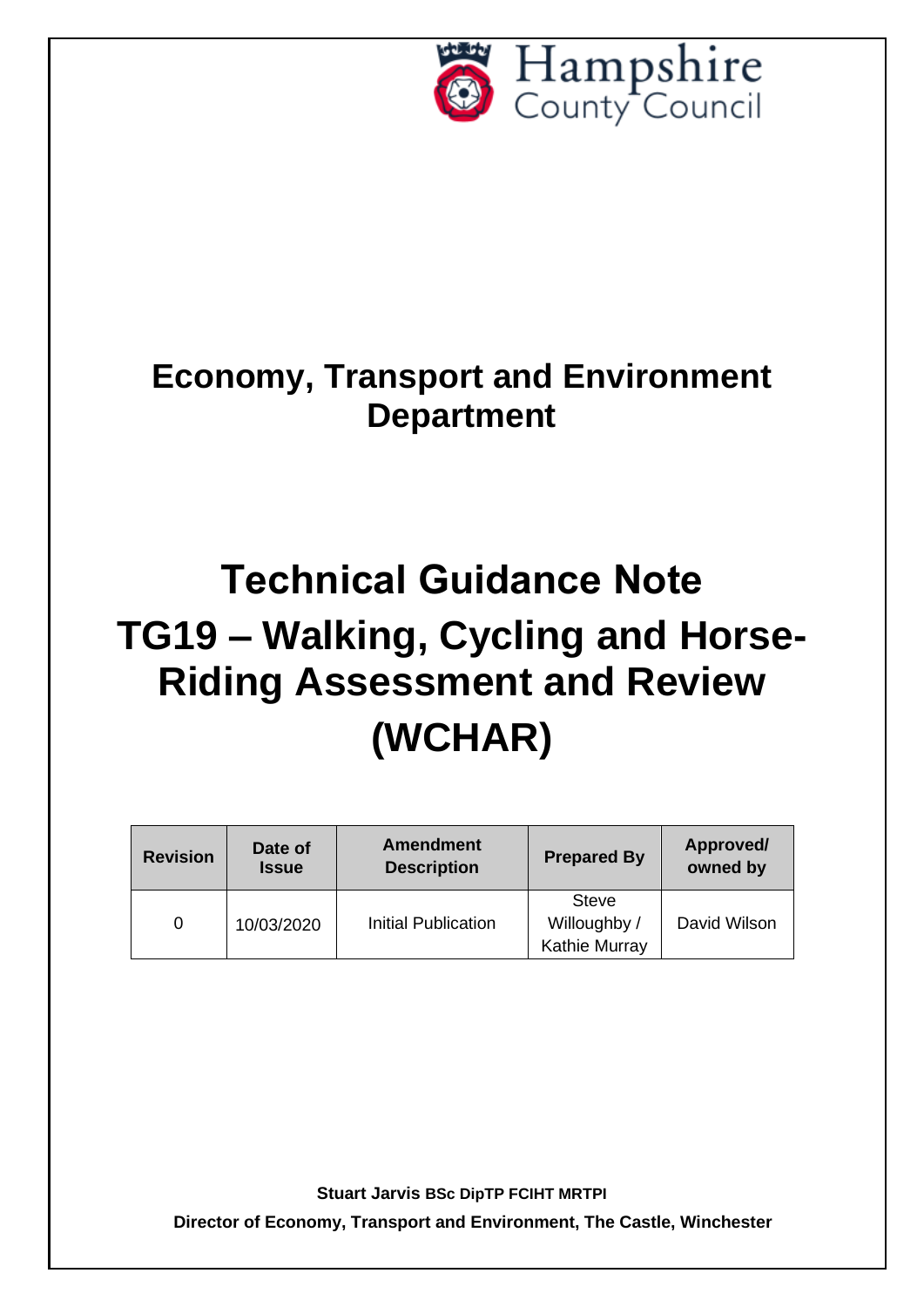

## **CONTENTS**

| 4.1. |  |  |
|------|--|--|
|      |  |  |
|      |  |  |
|      |  |  |
|      |  |  |
|      |  |  |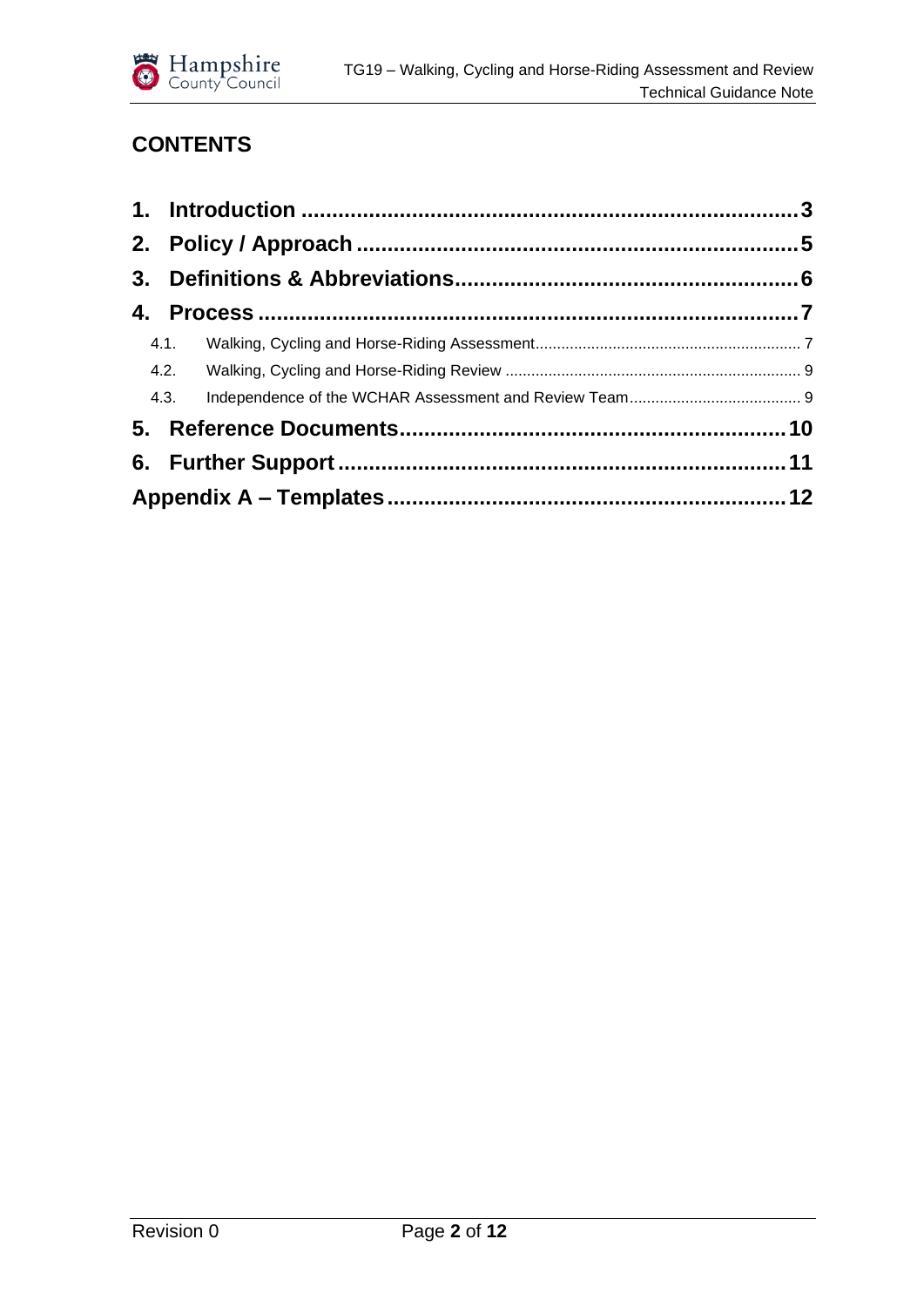

## <span id="page-2-0"></span>**1. Introduction**

- 1.1. This Technical Guidance Note describes the process for undertaking a Walking, Cycling and Horse-Riding Assessment and Review (WCHAR). This shall be used to consider the needs of people walking, cycling or riding horses within the design of all highway improvement schemes (see 4.1.4).
- 1.2. The objective of the guidance is to help create conditions which make walking and cycling more attractive and a preferred choice of travel. Similarly, the guidance seeks to enhance and create improved conditions for horse-riding.
- 1.3. The Assessment is the first stage of the process and should be carried out during the initial stages of planning a scheme, to investigate the existing infrastructure and identify potential opportunities to improve conditions for people walking, cycling and where appropriate, riding horses. This shall include the needs of all potential users such as people using mobility aids, prams/buggies and the range of cycles available. It is important to identify these issues at an early stage as this will help the Design Team to achieve the best possible outcome for these users.
- 1.4. The complexity of the Assessment will depend on the size and type of scheme, but it need not be an excessively time-consuming task, particularly for small schemes. The objective is to ensure that the Design Team has sufficient information to allow them to fully consider the interests of people walking, cycling or riding horses within the scheme design, be they existing users or potential users that may choose to use the route as a result of the scheme.
- 1.5. The practical application of this guidance should be in line with the financial thresholds set out in paragraph 4.1.4. In addition, this guidance should be applied proportionately to ensure benefits for the residents, business, and visitors to Hampshire are delivered inclusively. The assessment should consider location, impact and scale alongside financial thresholds.
- 1.6. In order to get a full picture of the current and potential activity and assess the impact of a scheme, it is important to collect and analyse a variety of background data. The level of information required should reflect the size and nature of the scheme. It is also essential for the assessment team to visit the locality at different times of the day to view the current patterns of pedestrian, cycle and equestrian movement.
- 1.7. Useful background information may include:
	- Vehicles flows and speeds
	- Cycle and pedestrian flows
	- Existing and expected desire lines
	- Carriageway and footway widths
	- Rights of Way
	- Casualty data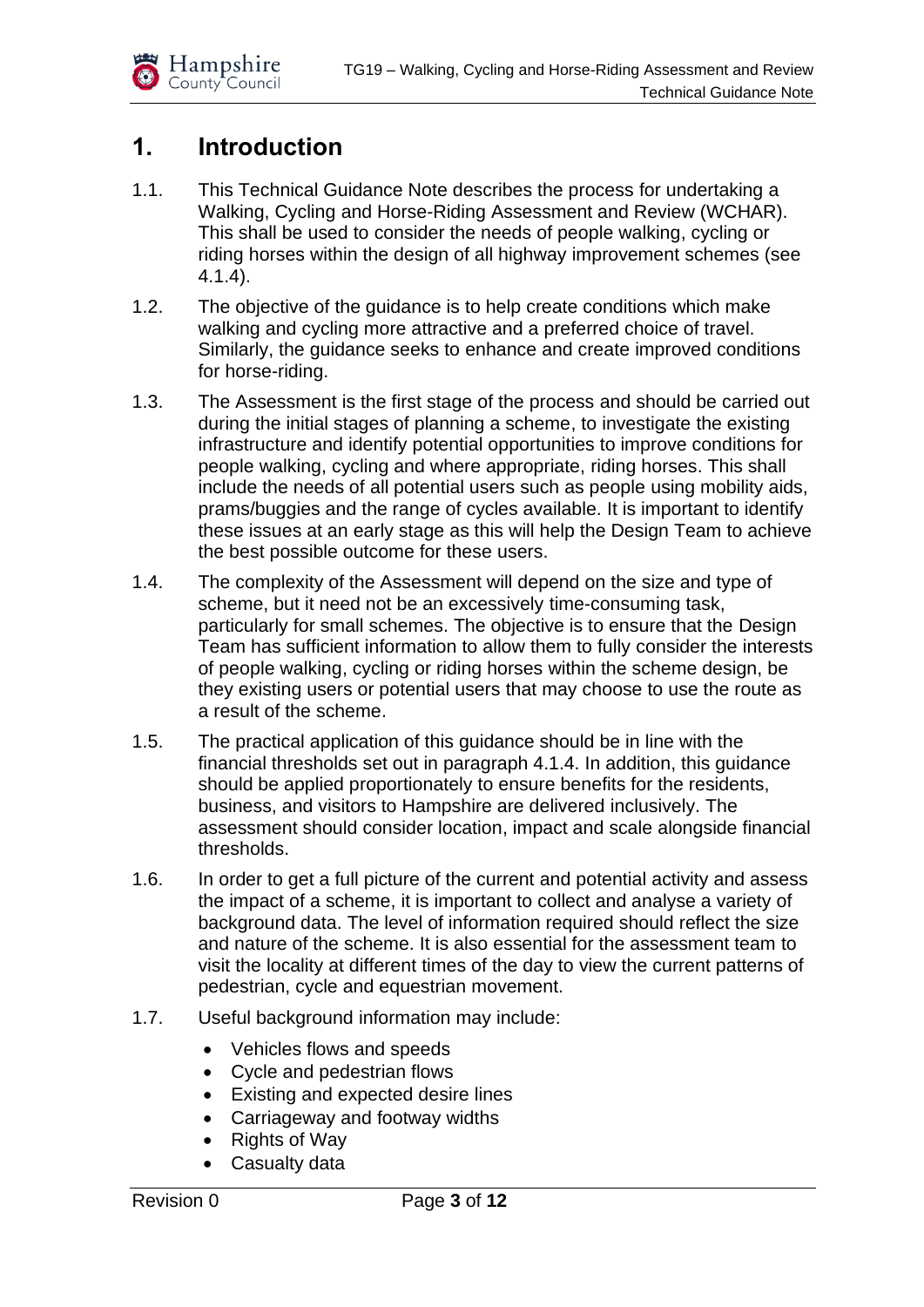

- Highway boundaries
- Trip generators
- Relevant strategies and studies (Local Cycling and Walking Infrastructure Plans, Cycle Strategies, School/Development Travel Plans, Accessibility Studies, Land Development Frameworks, Propensity to Cycle Tool)
- Existing audits including Cycling Level of Service and Junction Assessment Tool Audits
- 1.8. In addition to this information, early consultation with key stakeholders is essential as this may provide valuable local knowledge and ensure that the scheme meets the needs of the intended users.
- 1.9. The output of the Assessment shall be an Assessment Report, which should be completed **before** commencement of the preliminary design. This report will identify a list of potential opportunities to improve conditions for people walking / cycling and equestrians and attract an increased number of users.
- 1.10. The second part of the process is an ongoing review of the Assessment Report throughout the design process, to ensure that all identified opportunities have been given due consideration and incorporated into the scheme where feasible. The review should also identify new opportunities for improvement that may arise during the scheme design that were not evident during the Assessment phase. All design decisions relating to the provision of walking, cycling and horse-riding facilities should be recorded in the Review Report.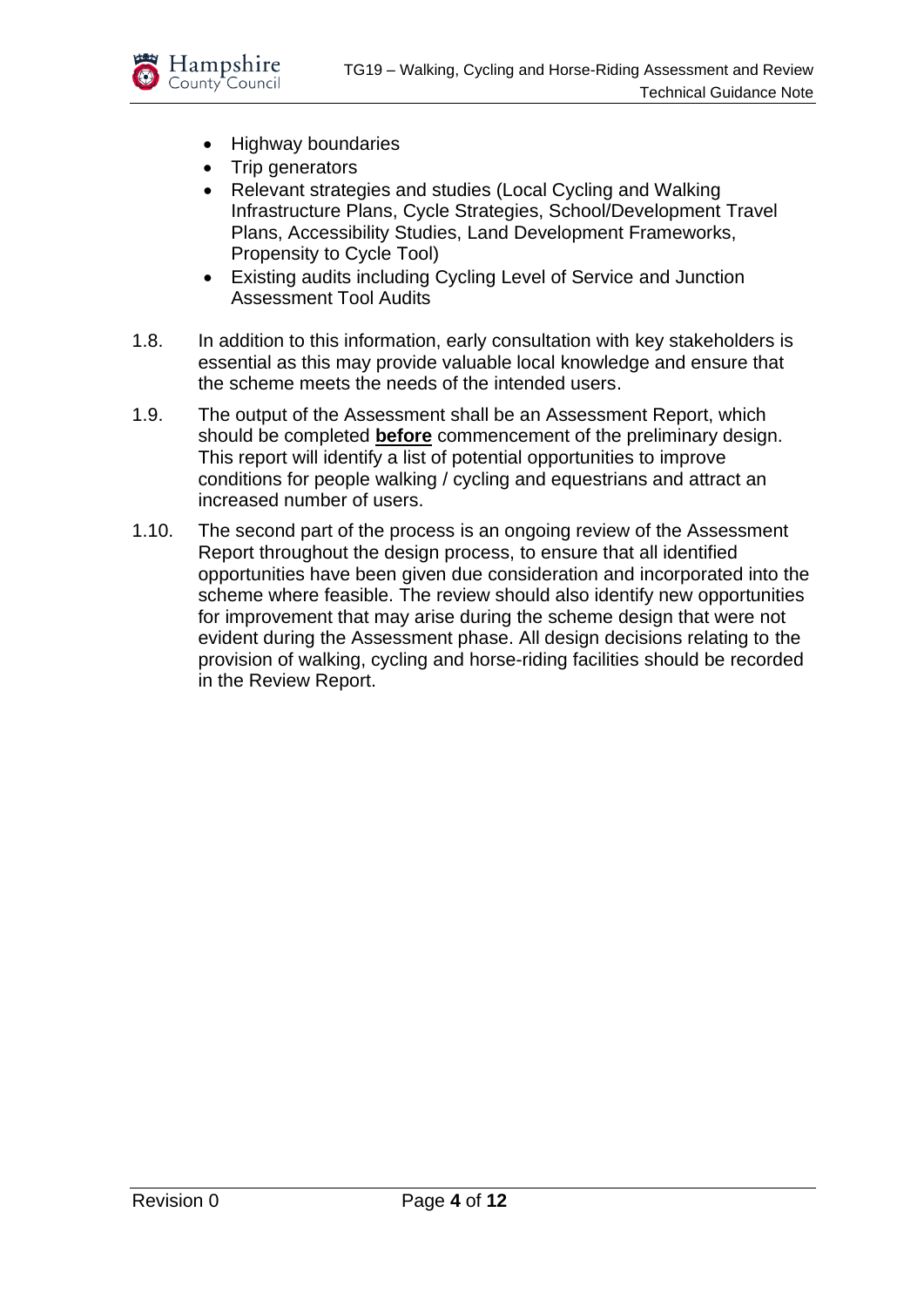

## <span id="page-4-0"></span>**2. Policy / Approach**

- 2.1. The Design Manual for Roads and Bridges General Principles document GG 142 sets out the procedure for undertaking a Walking, Cycling and Horse-Riding Assessment and Review.
- 2.2. Hampshire County Council (HCC) has adopted GG 142 as the method for assessing walking, cycling and horse-riding service provision for local highway schemes within Hampshire subject to the adjustments as detailed in this Technical Guidance Note.
- 2.3. For HCC promoted schemes, the responsibility for carrying out the Assessment Stage will be with the Scheme Client, rather than the Design Team as it needs to be undertaken in advance of the design and outcomes/recommendations incorporated into the project brief and initial scheme funding. The Assessment Report is to be provided to the Design Team with the scheme brief, who will then carry out the Review Stage through the preliminary and detailed design phases.
- 2.4. For Developer-led schemes the Assessment Stage shall be carried by the Developer's Consultant at the early concept pre-planning stage. It is essential that the assessment is undertaken early to ensure that appropriate provision is included at the planning application stage. Both the Assessment and Review Reports are to be submitted as part of the S278/S38 submission. Where the scheme is deemed exempt from the WCHAR process the HCC approved exemption shall be included with the S278/S38 submission - see paragraph 4.1.5).

Developers/Consultants should note the following:

- The content of the WCHAR Assessment and Review is very similar to the requirements for Design and Access Statements required for Planning. The WCHAR process can be used to help formulate the Design and Access Statement for the development.
- The WCHAR assessment may be requested by the Highway Authority for review at the planning stage e.g. to ensure routes to wider community facilities have been fully considered.
- For multi-phase developments, including those being delivered by consortiums, it is recommended that a the WCHAR process is used at the overarching stage, assessing the whole development. This can then be reviewed by the design teams responsible for each of the development phases.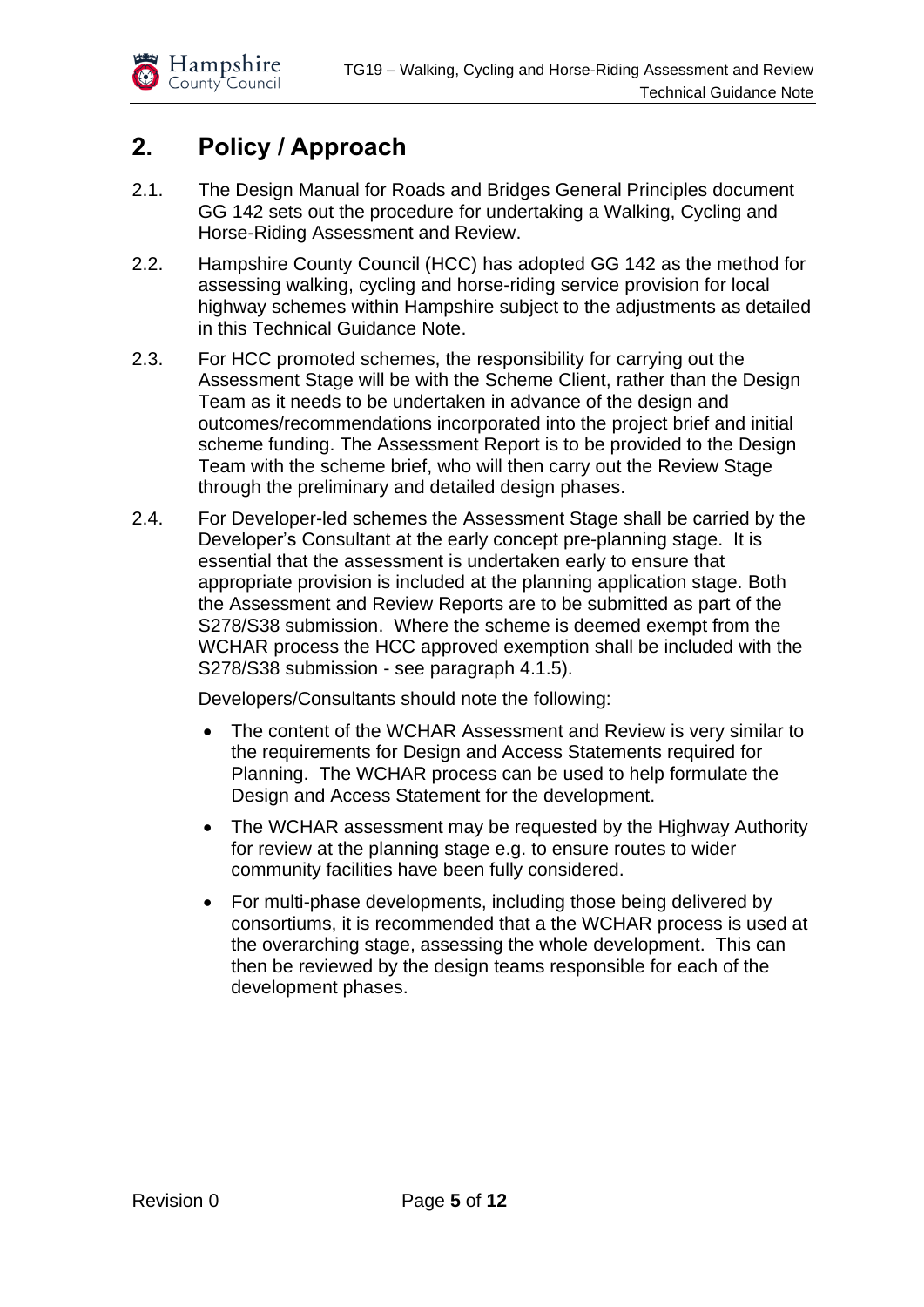

## <span id="page-5-0"></span>**3. Definitions & Abbreviations**

| <b>Assessor</b>                   | A practitioner who is appointed to assist the Lead<br>Assessor.<br>NOTE: More than one assessor can be appointed by<br>the Lead Assessor.                                                                                                            |  |  |
|-----------------------------------|------------------------------------------------------------------------------------------------------------------------------------------------------------------------------------------------------------------------------------------------------|--|--|
| <b>Design</b><br>Organisation     | The organisation commissioned to undertake the<br>various phases of scheme preparation. This may be<br>HCC teams, a Term Consultant, a District Council or<br>a Developer's Consultant.                                                              |  |  |
| <b>Design Team</b>                | The group within the Design Organisation undertaking<br>the scheme preparation.                                                                                                                                                                      |  |  |
| <b>HCC</b>                        | <b>Hampshire County Council</b>                                                                                                                                                                                                                      |  |  |
| <b>Lead Assessor</b>              | The designated and competent practitioner who is<br>responsible for the completion of the WCHAR<br>process in accordance with this TG and GG 142. For<br>HCC led schemes, this will normally be someone<br>within or appointed by the Scheme Client. |  |  |
| <b>Scheme Client</b>              | The Client for the scheme within Hampshire County<br>Council (for HCC led schemes only)                                                                                                                                                              |  |  |
| <b>S278</b>                       | Section 278 of the Highways Act 1980                                                                                                                                                                                                                 |  |  |
| <b>S38</b>                        | Section 38 of the Highways Act 1980                                                                                                                                                                                                                  |  |  |
| <b>WCHAR</b>                      | Walking, Cycling and Horse-riding Assessment and<br>Review                                                                                                                                                                                           |  |  |
| <b>WCHAR</b><br><b>Assessment</b> | The first part of the WCHAR process.<br>NOTE: Also referred to as 'the assessment' within this<br>document.                                                                                                                                          |  |  |
| <b>WCHAR</b><br><b>Review</b>     | The second and final part of the WCHAR process.<br>NOTE: Also referred to as 'the review(s)' within this<br>document.                                                                                                                                |  |  |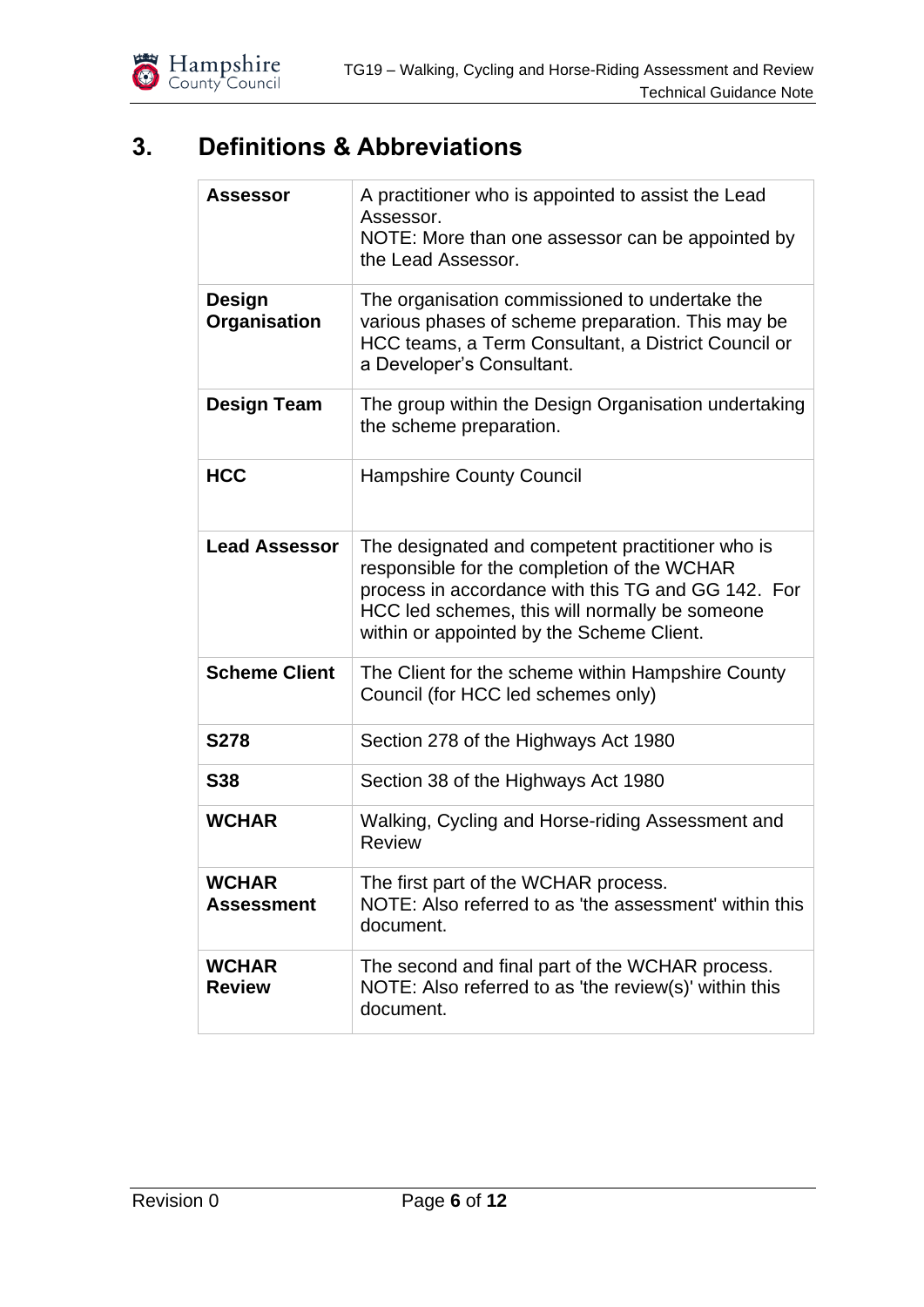

### <span id="page-6-0"></span>**4. Process**

#### <span id="page-6-1"></span>**4.1. Walking, Cycling and Horse-Riding Assessment**

- 4.1.1. The Walking, Cycling and Horse-Riding Assessment shall be carried out in accordance with GG 142 Section 4 by the appointed Lead Assessor. The Lead Assessor shall have sufficient knowledge and experience to manage and complete the process (refer to Table 3.1.1. of GG 142 for the expected competencies of a Lead Assessor). Additional Assessors may be appointed to assist the Lead Assessor.
- 4.1.2. For HCC promoted schemes the WCHAR Assessment is to be carried out by the Scheme Client team and be provided to the Design Team with the design brief.
- 4.1.3. For Developer-led schemes the Assessment Stage is to be carried out by the Developer's Consultant at the beginning of the concept/pre-application stage.
- 4.1.4. The following table provides a guide of "Large" and "Small" schemes within Hampshire. The process detailed in GG 142 for Large and Small schemes shall be followed with the Lead Assessor confirming the scale of the scheme within the Assessment Report.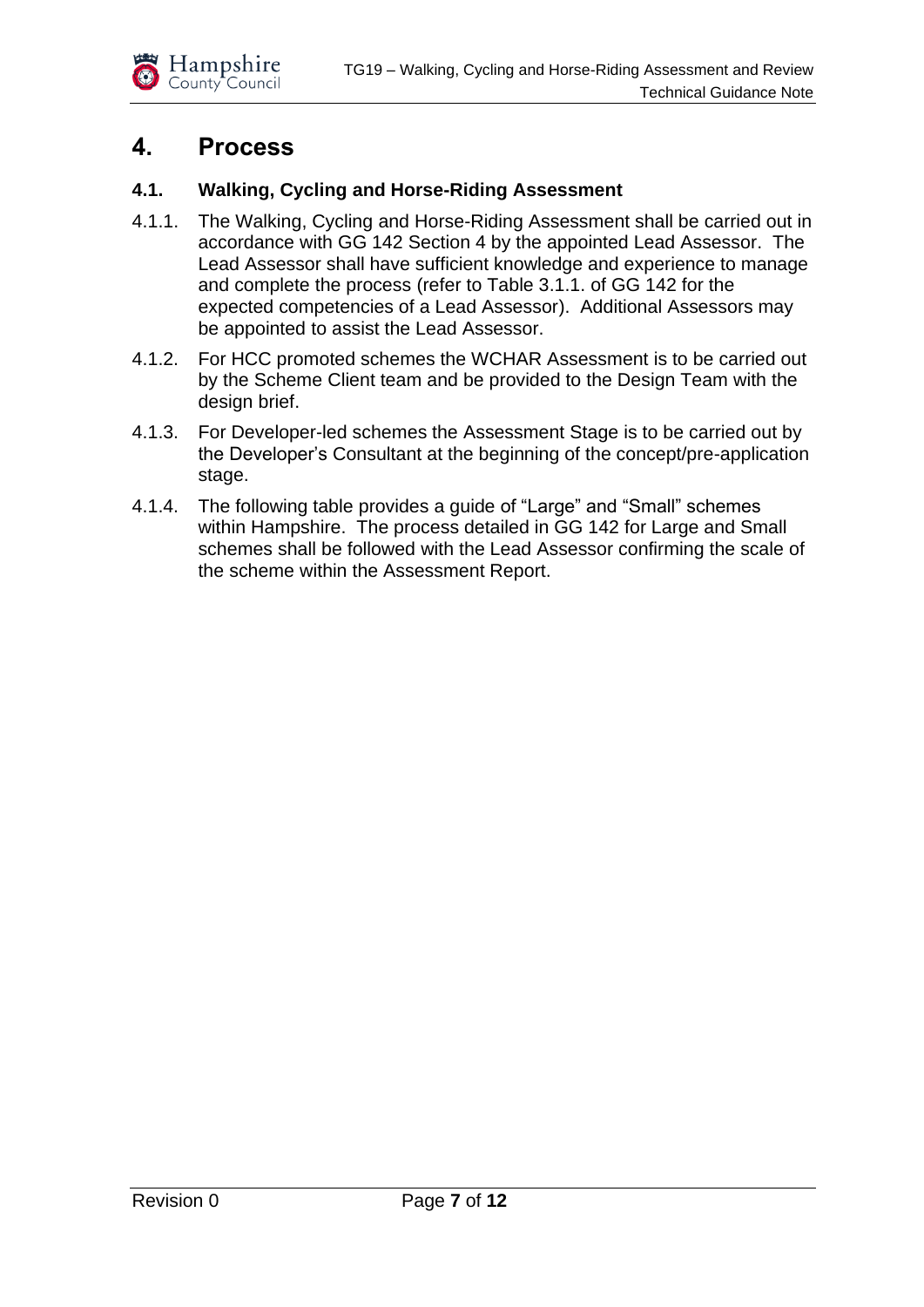

| <b>Scheme Description</b>                                                                                                                | <b>Exempt</b> | <b>Small</b><br><b>Scheme</b> | Large<br><b>Scheme</b> |
|------------------------------------------------------------------------------------------------------------------------------------------|---------------|-------------------------------|------------------------|
| <b>HCC Community Funded Initiative Traffic</b><br><b>Management Schemes</b>                                                              |               |                               |                        |
| <b>HCC Routine and Reactive Maintenance</b>                                                                                              |               |                               |                        |
| <b>HCC Capital Funded Maintenance Schemes</b>                                                                                            |               |                               |                        |
| <b>HCC Safety Engineering Schemes</b>                                                                                                    |               |                               |                        |
| <b>HCC Capital Funded Minor Works Improvement</b><br>Schemes (<£70k)                                                                     |               |                               |                        |
| HCC Capital Improvement Schemes /<br>Community Funded Highway Infrastructure<br><b>Schemes</b><br>$<$ £500 $k$                           |               |                               |                        |
| HCC Capital Improvement Schemes /<br>Community Funded Highway Infrastructure<br>>£500k<br><b>Schemes</b>                                 |               |                               |                        |
| HCC Capital Improvement Schemes >£2m                                                                                                     |               |                               |                        |
| S38/S278 schemes with 50 or less residential<br>units                                                                                    |               |                               |                        |
| S38/S278 schemes comprising more than of 50<br>residential units                                                                         |               |                               |                        |
| S38/S278 schemes which include<br>retail/industrial units or community facilities such<br>as schools, community centres or local surgery |               |                               |                        |
| S278 schemes remote from the associated<br>development site (unless covered within the<br>WCHAR for the development site)                |               |                               |                        |

- 4.1.5. For schemes which are not automatically exempt (as indicated in the table above) but have no impact on people walking, cycling or horse riding the Scheme Client shall record this decision on the project file using the template provided in Appendix A. This shall also be detailed in the project brief to the Design Team.
- 4.1.6. For Developer-led schemes, exemption from the WCHAR process will only be confirmed by the Development Planning Team at HCC – The Developer's Consultant should submit sufficient information and justification for the exemption at the scheme concept stage, using the template provided in Appendix A, to highways.development.control@hants.gov.uk and if approved, include the Development Planning confirmation of exemption within the S278/S38 submission package.
- 4.1.7. The output of the Assessment shall comprise an Assessment Report which shall be completed before commencement of the preliminary design in order to feed into any scheme funding decisions/bidding process. The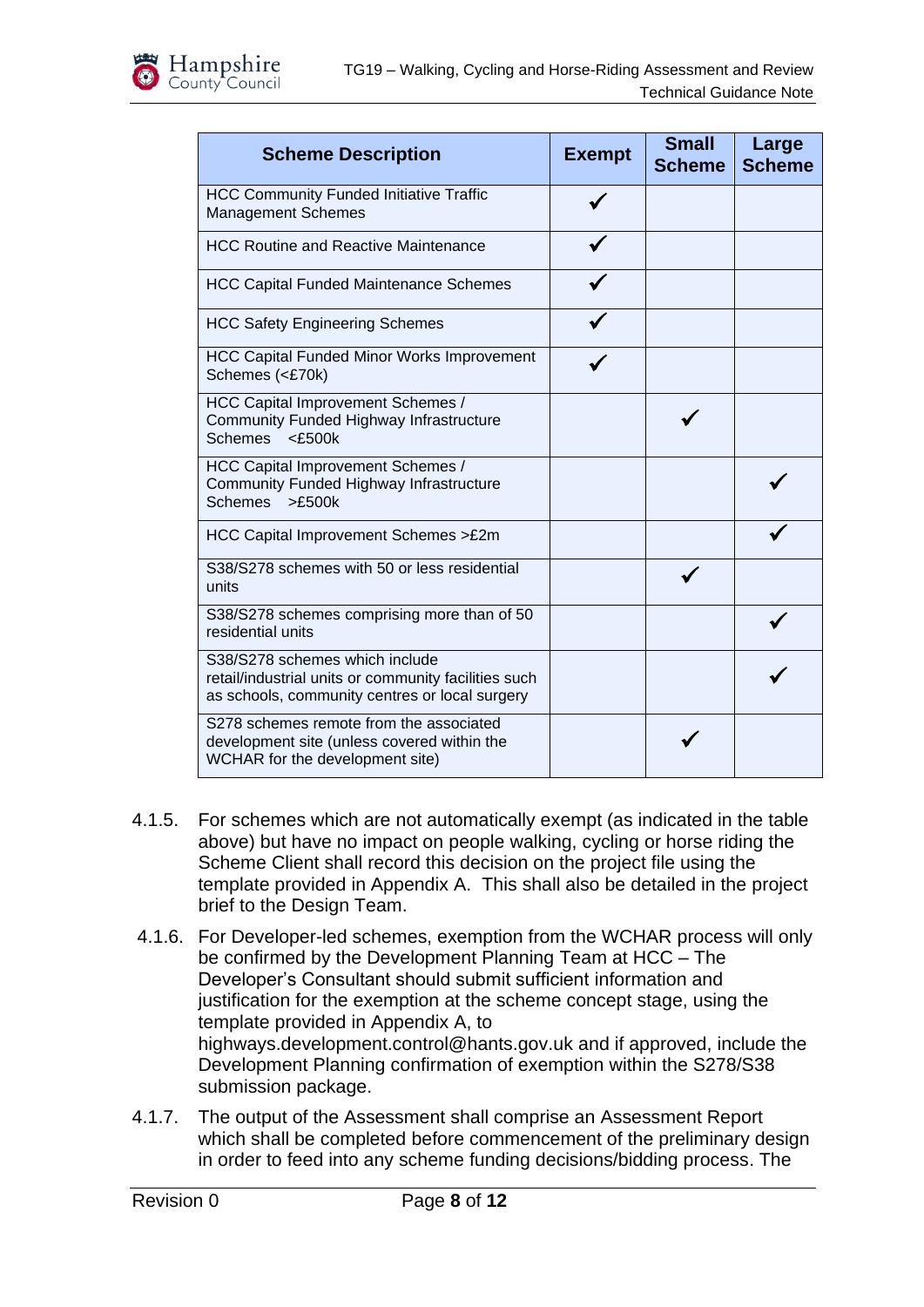

format for the Assessment Report shall be in accordance with the template provided in Appendix A.

#### <span id="page-8-0"></span>**4.2. Walking, Cycling and Horse-Riding Review**

- 4.2.1. The Walking, Cycling and Horse-Riding Review shall be carried out in accordance with GG 142 Section 5.
- 4.2.2. The Design Team shall carry out an ongoing review of the Assessment Report during the design process and record the design decisions relating to the provision for people walking, cycling and equestrians in a Review Report, liaising with the Lead Assessor where required. The completed WCHAR Review Report shall be issued to the Lead Assessor for approval.
- 4.2.3. The Design Team should also identify new opportunities for improvements that may arise during the design process that may not have been evident during the initial assessment.
- 4.2.4. For Developer-led schemes the review stage shall be undertaken by the Developer's Consultant.
- 4.2.5. For Large Schemes, a Review Report shall be produced at the end of the preliminary design stage and before commencement of detailed design, followed by a further Review Report at the end of the detailed design phase. For Small Schemes, a Review Report is only required at the end of the detailed design phase. The format for the Review Report should be in accordance with the template provided in Appendix A.

#### <span id="page-8-1"></span>**4.3. Independence of the WCHAR Assessment and Review Team**

4.3.1. Members of the WCHAR Assessment and Review Team shall not be permitted to be members of the Road Safety Audit Team for the same scheme, in order to maintain the independence of the Road Safety Audit Team. The Lead Assessor shall be permitted to seek guidance from the Road Safety Audit Team about road safety matters but this should be documented within the Assessment and/or Review Reports (GG 142 Para 3.4).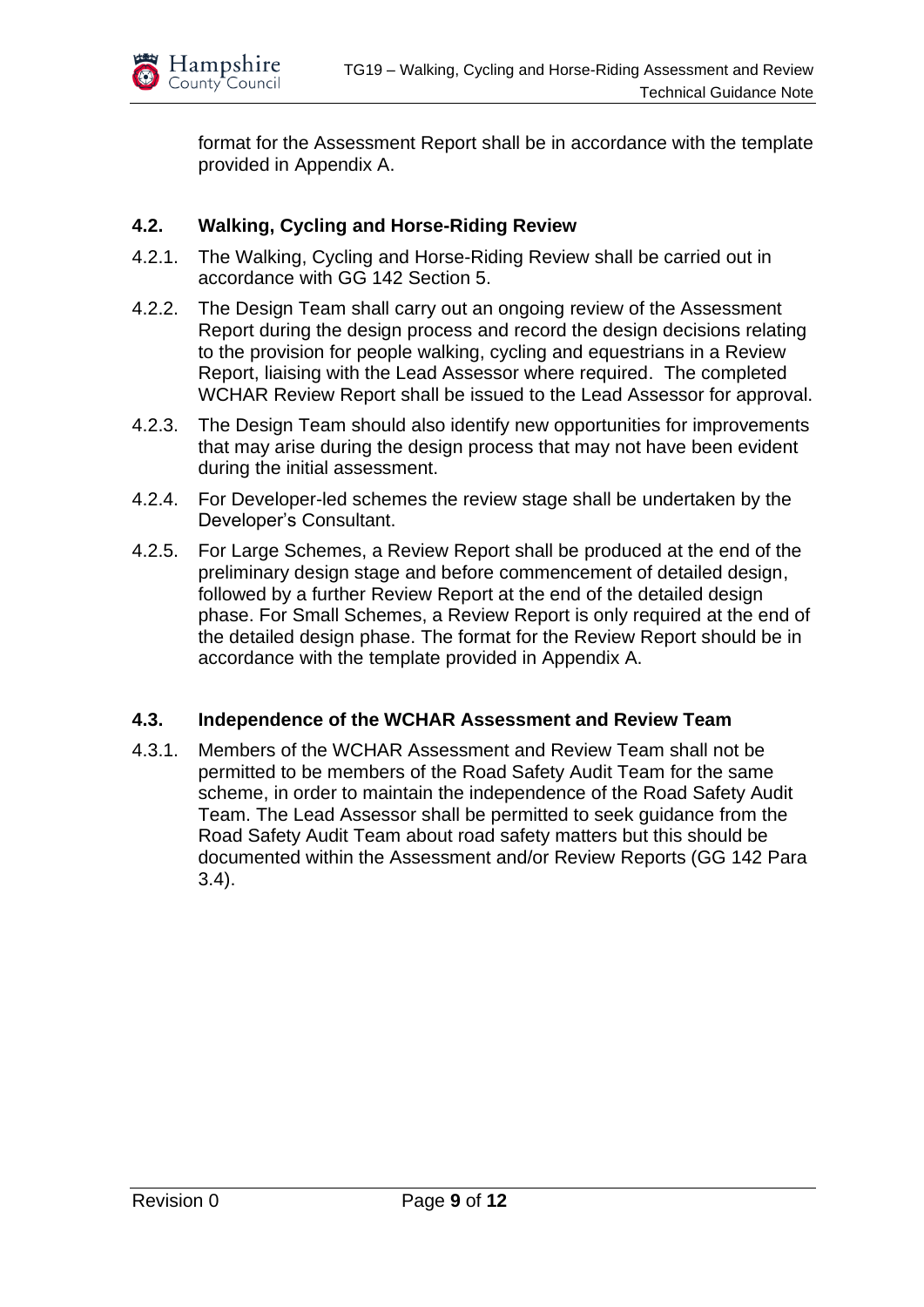

## <span id="page-9-0"></span>**5. Reference Documents**

5.1. The following documents provide useful information and guidance on the requirements for people walking, cycling and riding horses.

DfT Local Transport Note 1/20 – Cycle Infrastructure Design

DfT Inclusive Mobility

Advice on Specifications and Standards recommended for equestrian routes in England and Wales (British Horse Society)

A Guide for Inclusive Cycling (Wheels for Wellbeing)

Designing for Walking (CIHT)

Manual for Streets

Manual for Streets 2

- 5.2. In addition to these documents there is some useful guidance contained within the following sections of the Design Manual for Roads & Bridges.
	- CD 143 Designing for walking, cycling and horse-riding
	- CD 195 Designing for cycle traffic
	- CD 239 Footway and cycleway pavement design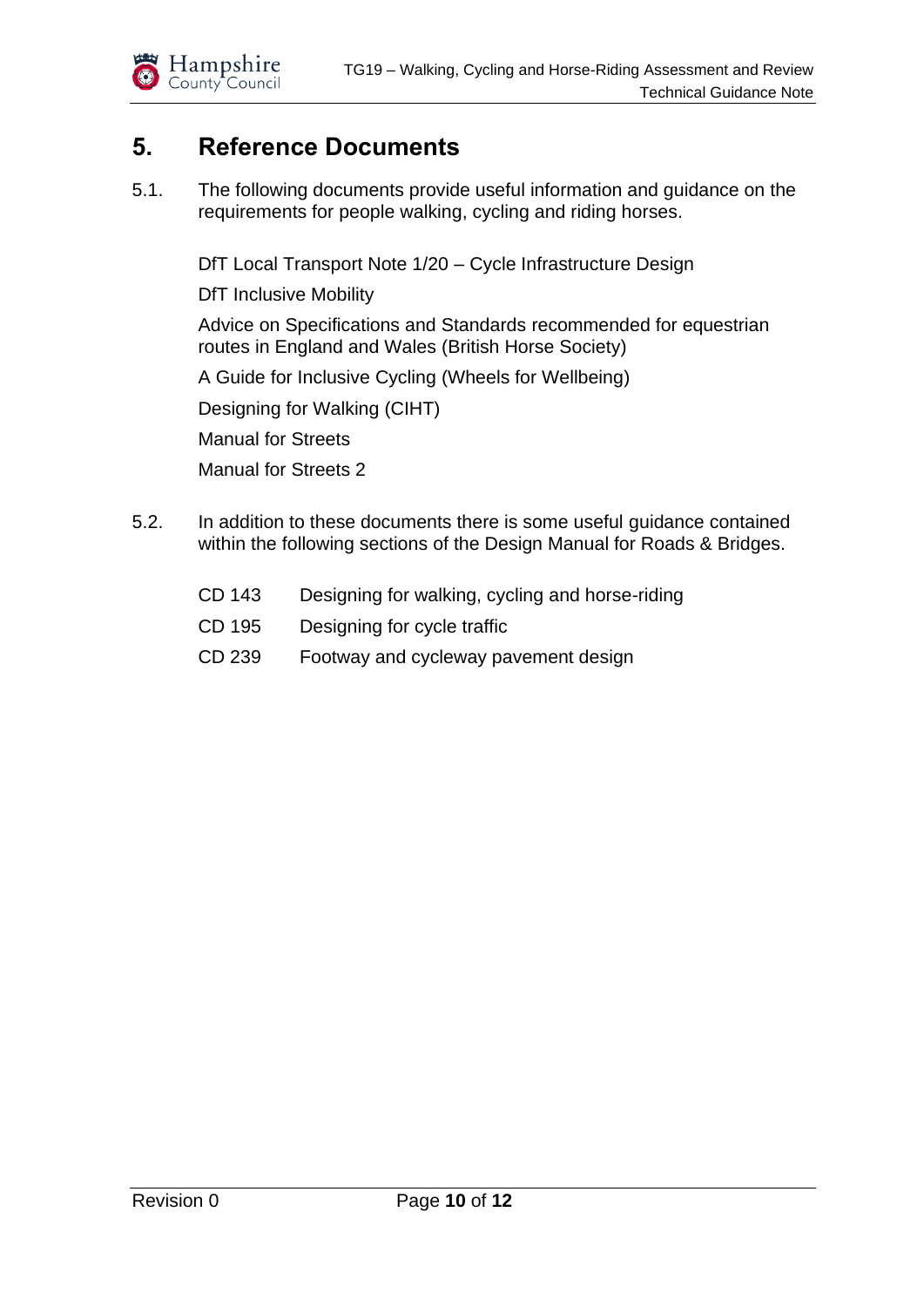

## <span id="page-10-0"></span>**6. Further Support**

- 6.1. Should you have a specific query or feedback about any of the content of this Technical Guidance Note, please send an email to [Technical.Guidance@hants.gov.uk](mailto:Technical.Guidance@hants.gov.uk) with the start of the email title as "TG19 – ".
- 6.2. Should you have a query about applying this to your particular project, please contact:
	- the Design Audit Engineer dealing with your S278 or S38 application (if you are a Developer or Developer's Consultant)
	- the Technical Guidance Note Specialist(s) (if you are a working within Hampshire County Council)